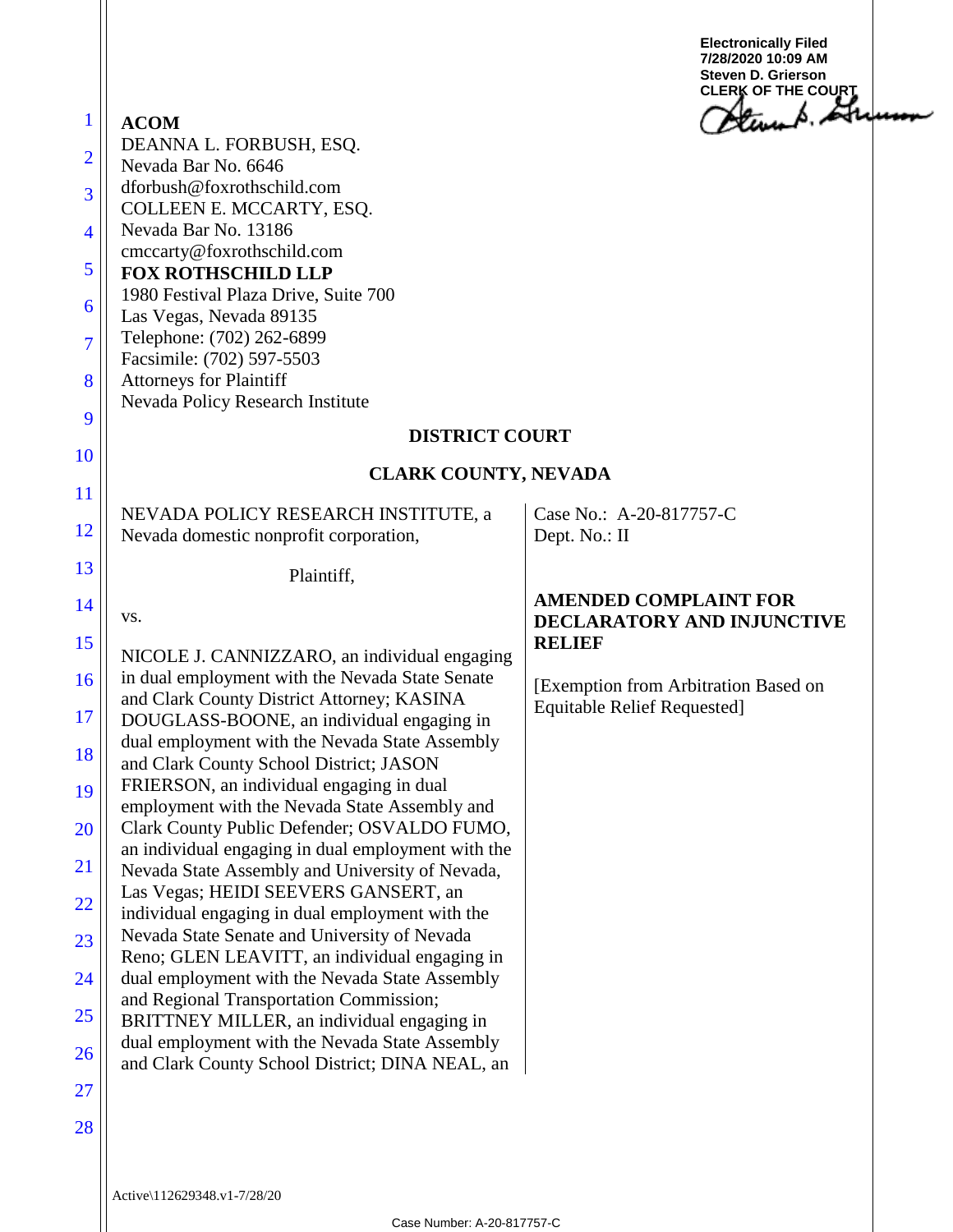1 2 3 4 5 6 7 8 9 10 individual engaging in dual employment with the Nevada State Assembly and Nevada State College; JAMES OHRENSCHALL, an individual engaging in dual employment with the Nevada State Senate and Clark County Public Defender; MELANIE SCHEIBLE an individual engaging in dual employment with the Nevada State Senate and Clark County District Attorney; TERESA BENITEZ-THOMPSON, an individual engaging in dual employment with the Nevada State Assembly and University of Nevada, Reno; JILL TOLLES, an individual engaging in dual employment with the Nevada State Assembly and University of Nevada, Reno; and SELENA TORRES, an individual engaging in dual employment with the Nevada State Assembly and Clark County School District,

Defendants.

NEVADA POLICY RESEARCH INSTITUTE ("NPRI"), by and through its attorneys of record, Deanna L. Forbush, Esq. and Colleen E. McCarty, Esq., of Fox Rothschild LLP, hereby alleges and complains against NICOLE J. CANNIZZARO, KASINA DOUGLASS-BOONE, JASON FRIERSON, OSVALDO FUMO, HEIDI SEEVERS GANSERT, GLEN LEAVITT, BRITTNEY MILLER, DINA NEAL, JAMES OHRENSCHALL, MELANIE SCHEIBLE, TERESA BENITEZ-THOMPSON, JILL TOLLES, and SELENA TORRES (collectively herein "Defendants"), as follows:

19 20

21

22

23

24

25

26

27

28

11

12

13

14

15

16

17

18

## **FACTS COMMON TO ALL CLAIMS**

1. NPRI files this Complaint for Declaratory and Injunctive Relief in the public interest to address the ongoing constitutional violations by Defendants, and each of them, for engaging in dual employment by simultaneously holding elected offices in the Nevada State Legislature and paid positions with Nevada State or local governments.

2. The Nevada Constitution reads in relevant part:

The powers of the Government of the State of Nevada shall be divided into three separate departments, the Legislature, the Executive and the Judicial; and no person charged with the exercise of powers properly belonging to one of these departments shall exercise any functions, appertaining to either of the others, except in the cases expressly directed or permitted in this constitution. Nevada Const. Art. 3, §1, ¶1.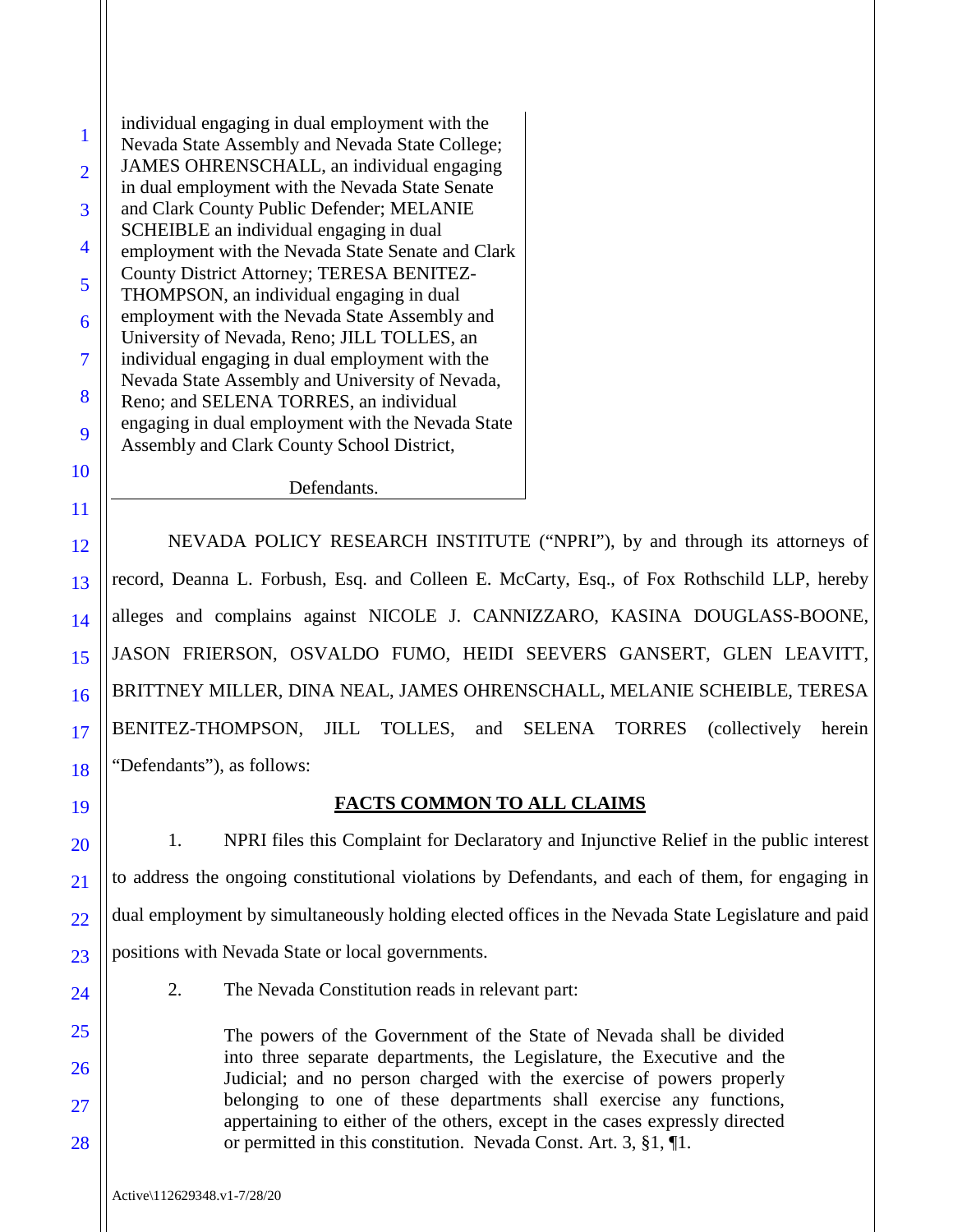3. The rationale underlying the Separation of Powers requirement of Nevada Const. Art. 3, §1, ¶1 can be traced to the desires of the constitutional framers to encourage and preserve the independence and integrity of the actions and decisions of individual members of the Nevada State Legislature and to guard against conflicts of interest, concentration of powers, and dilution of the separation of powers.

4. Defendants' dual employment by simultaneously holding elected offices in the Nevada State Legislature and paid positions with Nevada State or local governments expressly violates the Separation of Powers requirement of Nevada Const. Art. 3, §1, ¶1 and undermines the ethics of their legislative service by creating conflicts, concentrating power, and diluting the separation of powers.

5. If allowed to proceed with the dual employment stated herein, legislative expenditures or appropriations and taxpayer monies will be paid to Defendants in violation of Nevada Const. Art. 3, §1, ¶1. NPRI presents this action, pursuant to NRS 30.030, *et seq*., and NRS 33.010, *et seq*., respectively, and can and will fully advocate for: (1) the Court's declaration that it is unconstitutional for Defendants to engage in the dual employment stated herein, and (2) the Court's injunction to prevent Defendants from continuing to engage in the unconstitutional dual employment stated herein.

## **PARTIES**

6. NPRI is a public interest nonprofit, nonpartisan corporation organized under the laws of the State of Nevada whose primary missions are to conduct public policy research and advocate for policies that promote transparency, accountability, and efficiency in government.

7. At all relevant times, Defendant Nicole J. Cannizzaro has simultaneously held the elected office of Nevada State Senator and the paid government position of Chief Deputy District Attorney for the County of Clark, State of Nevada.

26 8. At all relevant times, Defendant Kasina Douglass-Boone has simultaneously held the elected office of Nevada State Assemblyperson and the paid government position of Social Worker Mental Health Specialist for the Clark County School District.

27

1

2

3

4

5

6

7

8

9

10

11

12

13

14

15

16

17

18

19

20

21

22

23

24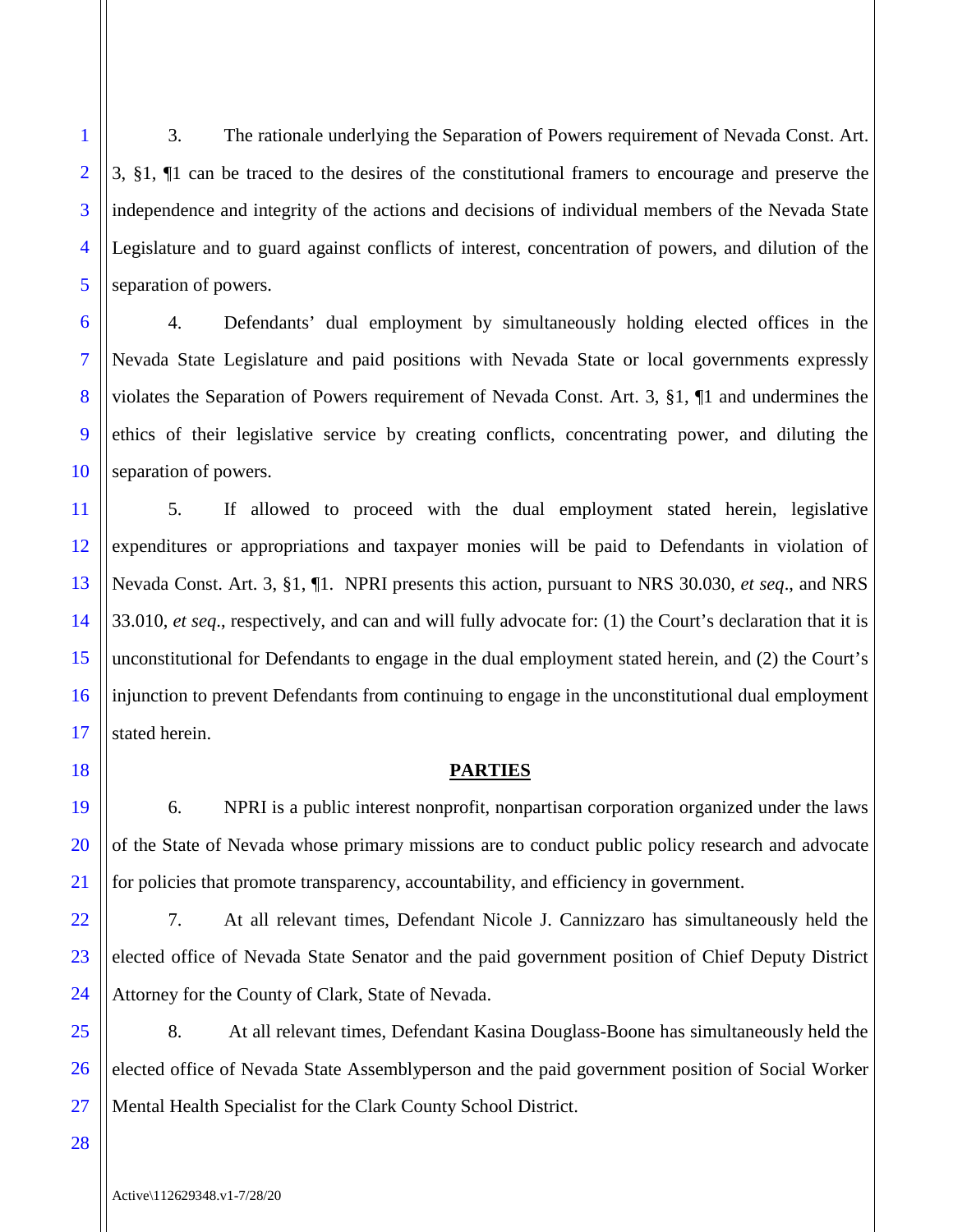9. At all relevant times, Defendant Jason Frierson has simultaneously held the elected office of Nevada State Assemblyperson and the paid government position of Assistant Public Defender for the County of Clark, State of Nevada.

10. At all relevant times, Defendant Osvaldo Fumo has simultaneously held the elected office of Nevada State Assemblyperson and the paid government position of Adjunct Instructor for the University of Nevada, Las Vegas.

7 8 9 11. At all relevant times, Defendant Heidi Seevers Gansert has simultaneously held the elected office of Nevada State Senator and the paid government position of Executive Director, External Relations for the University of Nevada, Reno.

12. At all relevant times, Defendant Glen Leavitt has simultaneously held the elected office of Nevada State Assemblyperson and the paid government position of Public Affairs Analyst for the Regional Transportation Commission.

13. At all relevant times, Defendant Brittney Miller has simultaneously held the elected office of Nevada State Assemblyperson and the paid government position of Teacher for the Clark County School District.

14. At all relevant times, Defendant Dina Neal has simultaneously held the elected office of Nevada State Assemblyperson and the paid government position of Adjunct Professor for the Nevada State College.

15. At all relevant times, Defendant James Ohrenschall has simultaneously held the elected office of Nevada State Senator and the paid government position of Deputy Public Defender for the County of Clark, State of Nevada.

16. At all relevant times, Defendant Melanie Scheible has simultaneously held the elected office of Nevada State Senator and the paid government position of Deputy District Attorney for the County of Clark, State of Nevada.

25 26 27 17. At all relevant times, Defendant Teresa Benitez-Thompson has simultaneously held the elected office of Nevada State Assemblyperson and the paid government position of Adjunct Professor for the University of Nevada, Reno.

1

2

3

4

5

6

10

11

12

13

14

15

16

17

18

19

20

21

22

23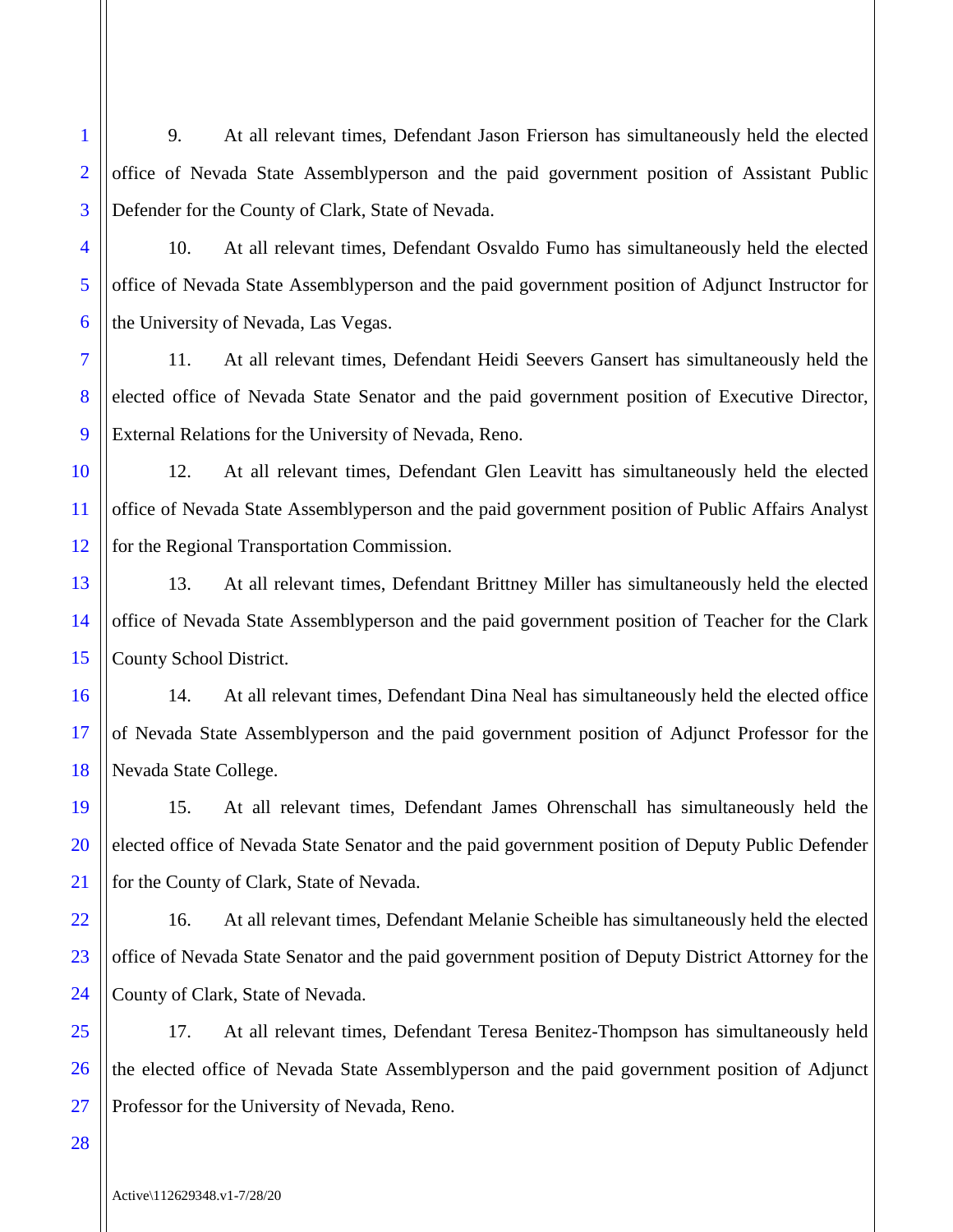18. At all relevant times, Defendant Jill Tolles has simultaneously held the elected office of Nevada State Assemblyperson and the paid government position of Adjunct Professor for the University of Nevada, Reno.

19. At all relevant times, Defendant Selena Torres has simultaneously held the elected office of Nevada State Assemblyperson and the paid government position of Teacher for the Clark County School District.

**JURIDICTION AND VENUE**

20. The Court has jurisdiction over all parties, where Plaintiff conducts business in the County of Clark, State of Nevada, and all Defendants either reside in or carry out the duties of their elected offices throughout the State of Nevada, including in the County of Clark.

21. Venue is appropriate because the events giving rise to Plaintiff's causes of action have occurred, and continue to occur, in the County of Clark, State of Nevada.

## **FIRST CAUSE OF ACTION Violation of Separation of Powers (Declaratory Relief)**

22. Plaintiff realleges and incorporates by reference herein each and every foregoing paragraph of this Complaint as if set forth in full.

23. There is an actual controversy between Plaintiff, acting in the public interest, and the Defendants and each of them, as to the meaning of the Separation of Powers requirement of Nevada Const. Art. 3, §1, ¶1 and its application to Defendants and their conduct. Plaintiff has taken the position that Defendants are persons simultaneously holding elected offices in the Nevada State Legislature and paid positions with Nevada State or local governments in violation of the Separation of Powers requirement of Nevada Const. Art. 3, §1, ¶1. Upon information and belief, Defendants disagree with Plaintiff's position stated above.

24. Plaintiff seeks relief pursuant to NRS 30.010, *et seq*., in the form of a declaration that Defendants simultaneously holding elected offices in the Nevada State Legislature and paid positions with Nevada State or local governments violates the Separation of Powers requirement of Nevada Const. Art. 3, §1, ¶1. A declaration resolving the actual controversy between Plaintiff and

1

2

3

4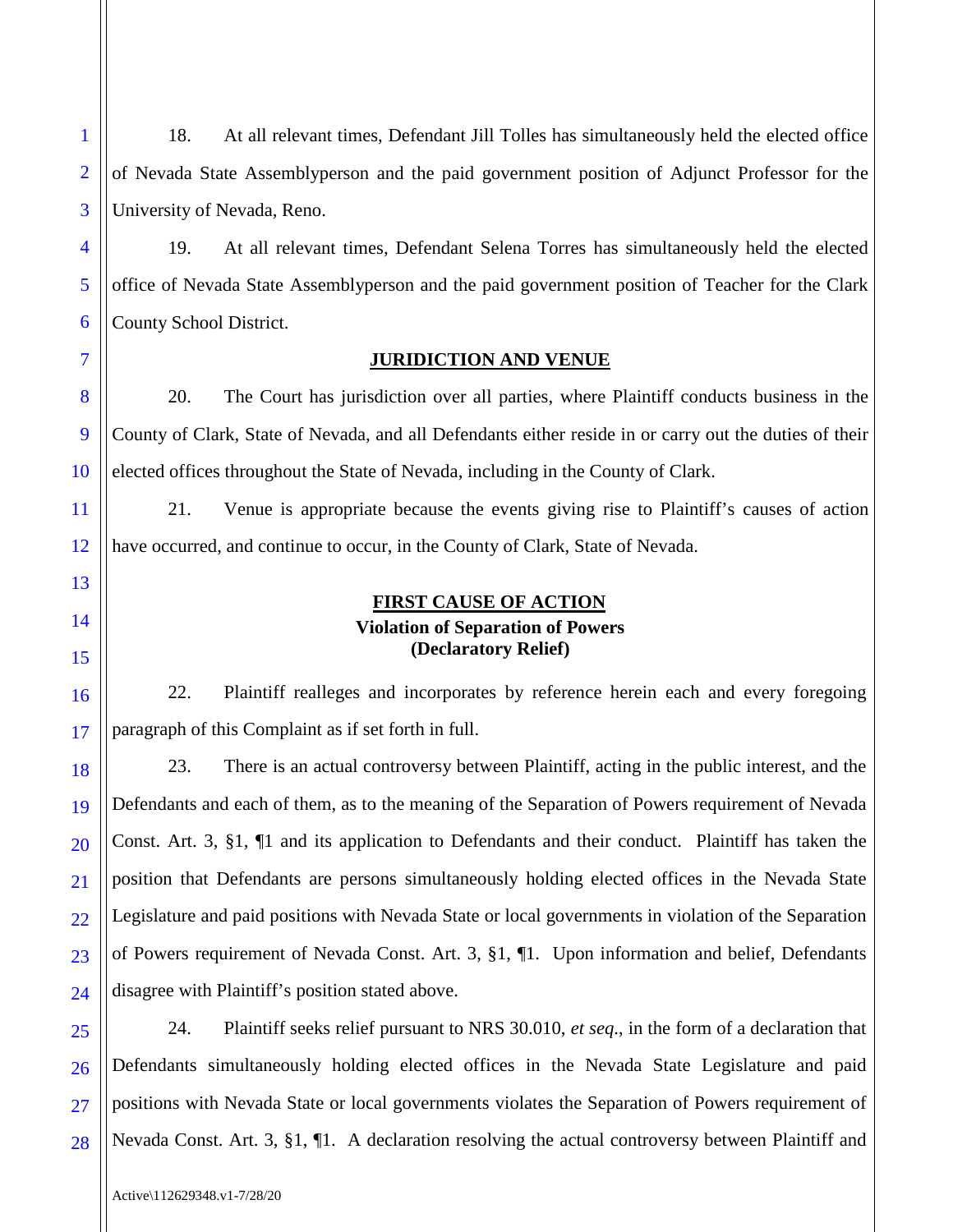2 Defendants will serve a useful purpose in settling the legal issues in this action and offering relief from uncertainty for all parties to this action.

25. It was necessary for Plaintiff to retain the services of an attorney to bring this cause of action, and it should be properly compensated therefore.

## **SECOND CAUSE OF ACTION Violation of Separation of Powers (Injunctive Relief)**

26. Plaintiff realleges and incorporates by reference herein each and every foregoing paragraph of this Complaint as if set forth in full.

27. Defendants are persons simultaneously holding elected offices in the Nevada State Legislature and paid positions with Nevada State or local governments in violation of the Separation of Powers requirement of Nevada Const. Art. 3, §1, ¶1.

28. Without this Court's intervention, legislative expenditures or appropriations and taxpayer monies will be paid to Defendants in violation of Nevada Const. Art. 3, §1, ¶1, and irrevocable and irreparable harm will occur to the rights provided under this provision of the Nevada Constitution.

29. There exists no adequate remedy at law to prevent the constitutional violation caused by Defendants simultaneously holding elected offices in the Nevada State Legislature and paid positions with Nevada State or local governments in violation of the Separation of Powers requirement of Nevada Const. Art. 3, §1, ¶1.

30. Plaintiff, acting in the public interest, is entitled to injunctive relief to stop and prevent the Separation of Powers violations by Defendants stated herein. The Court has the power to grant such relief, pursuant to its inherent ability to grant equitable relief and the provisions of NRS 33.010, *et seq*.

31. It was necessary for Plaintiff to retain the services of an attorney to bring this cause of action, and it should be properly compensated therefore.

27  $//$ 

/ / /

1

3

4

5

6

7

8

9

10

11

12

13

14

15

16

17

18

19

20

21

22

23

24

25

26